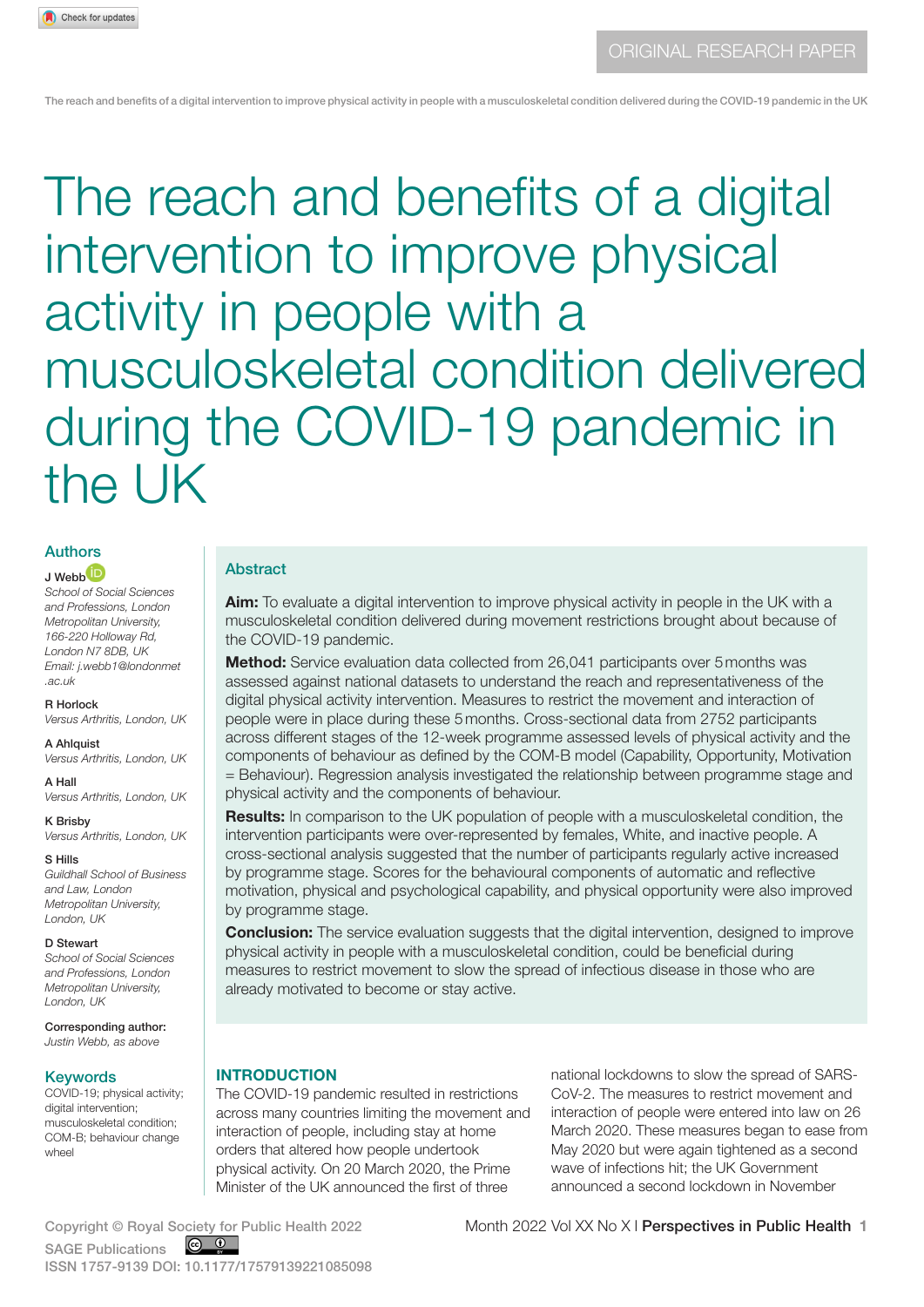2020. After an initial lifting of some restrictions in December 2020, a third lockdown was announced in January 2021. Restrictions began to be lifted in March 2021.<sup>1</sup>

Social distancing and restrictions on movement impacted physical activity levels across populations. The lockdown restrictions closed leisure facilities and limited people to one outdoor activity a day with members of their own household meaning that many of the ways that people used to exercise were no longer available. Sport England report that adult activity levels reduced during the COVID-19 pandemic owing to diminishing opportunities due to restriction on permitted activity as well as diminished motivation and sense of capability.2 As a result, the importance of digital platforms promoting physical activity increased, offering an alternative solution to becoming or staying active.<sup>3</sup>

Even prior to the COVID-19 pandemic, Public Health England (now the Office for Health Improvement and Disparities) advocated the use of digital interventions to influence healthy lifestyle behaviours.<sup>4</sup> Griffiths et al.<sup>5</sup> highlight the paucity of high-quality evidence evaluating the impact of digital interventions on physical activity in people with arthritis, who experience long-term challenges to staying active. To address this gap in the literature, this study evaluates Let's Move with Leon, developed by UK charity Versus Arthritis and designed to improve physical activity in people with a musculoskeletal condition.

# Development of Let's Move with Leon

Physical activity has many benefits for people with a musculoskeletal condition, such as pain reduction, improved physical function and mental wellbeing, and protection against other long-term conditions such as heart disease and diabetes.6 However, even before the impact of the COVID-19 pandemic, many people with a musculoskeletal condition in the UK were not active to the required levels, with almost a third classified as completely inactive.7

Interventions with a theoretical grounding stand the best chance of success.<sup>5</sup> Let's Move with Leon is an online intervention developed using the Behaviour Change Wheel (BCW).8 The BCW has a behavioural model at its centre, the COM-B model (Capability, Opportunity, Motivation = Behaviour), which suggests that behaviour is made up of six components: psychological and physical capability, social and physical opportunity, and reflective and automatic motivation.8 The BCW incorporates three stages to designing behaviour change interventions: (1) understanding the target behaviour, (2) designing the intervention, and (3) intervention delivery.8 The intervention development process began in September 2019, prior to the then unforeseen COVID-19 pandemic. Once the pandemic hit and the resulting movement restrictions were enforced, the pace and intensity of intervention development increased so to launch the digital intervention as quickly as possible. Let's Move with Leon was launched on 16 September 2020.

To understand the target behaviour, informal face-to-face discussions took place in July 2019 with 100 people with a musculoskeletal condition through support groups from across the UK and from a Versus Arthritis Volunteering conference held in Wales. In addition, the Versus Arthritis Online Community was reviewed for mentions of exercise or physical activity9 and 815 people with a musculoskeletal condition were surveyed<sup>10</sup> to capture data on the barriers and facilitators to being activity. An ad hoc review of the literature was undertaken to understand the capability, opportunity, and motivational barriers and facilitators to physical activity for people with a musculoskeletal condition.

To further understand the target behaviour and possible intervention delivery options, conversations took place in late 2019 with 25 healthcare professionals involved in the design, development, and delivery of services and activities for people with musculoskeletal conditions. This was followed by three intervention development workshops held between November 2019 and February 2020 with members of the Versus Arthritis Digital, Partnerships, and Health Information teams, a person with arthritis, with

representation from Sport England, an arms-length body of government responsible for getting more people active.

The intervention development workshops were facilitated by R.H. and J.W., working through the BCW stages to design, develop, and plan delivery of the intervention. Finally, an advisory group of 41 stakeholders including healthcare professionals, physical activity professionals, academics, and patient representatives was established to check and challenge the intervention development process. Over the course of intervention development, the group met on three occasions.

#### Intervention components

Let's Move with Leon is comprised of 12 pre-recorded YouTube exercise sessions, each lasting around 30min in length, details of which are sent weekly over email, coupled with a 35-page Activity Tracker, which can be printed or completed digitally. In addition, intervention users have access to an online Activity Hub which provides introductory videos, videos on how to get started with the programme, and videos on how to get up and down from the floor safely. Users can access a frequently asked questions section, an online community and information about the benefits of physical activity. The use of intervention functions, behaviour change techniques, and policy categories as outlined in the BCW11 are presented in Supplementary Tables 1 and 2.

#### The aim of this article

This article aims to assess the reach and the representativeness of users of Let's Move with Leon during the UK COVID-19 restrictions. Furthermore, this article aims to examine differences in physical activity and the capability, opportunity, and motivation of its participants to be physically active at different stages of the programme.

### **METHOD** Study design

This is a service evaluation defined by the National Research Ethics Service<sup>12</sup> as an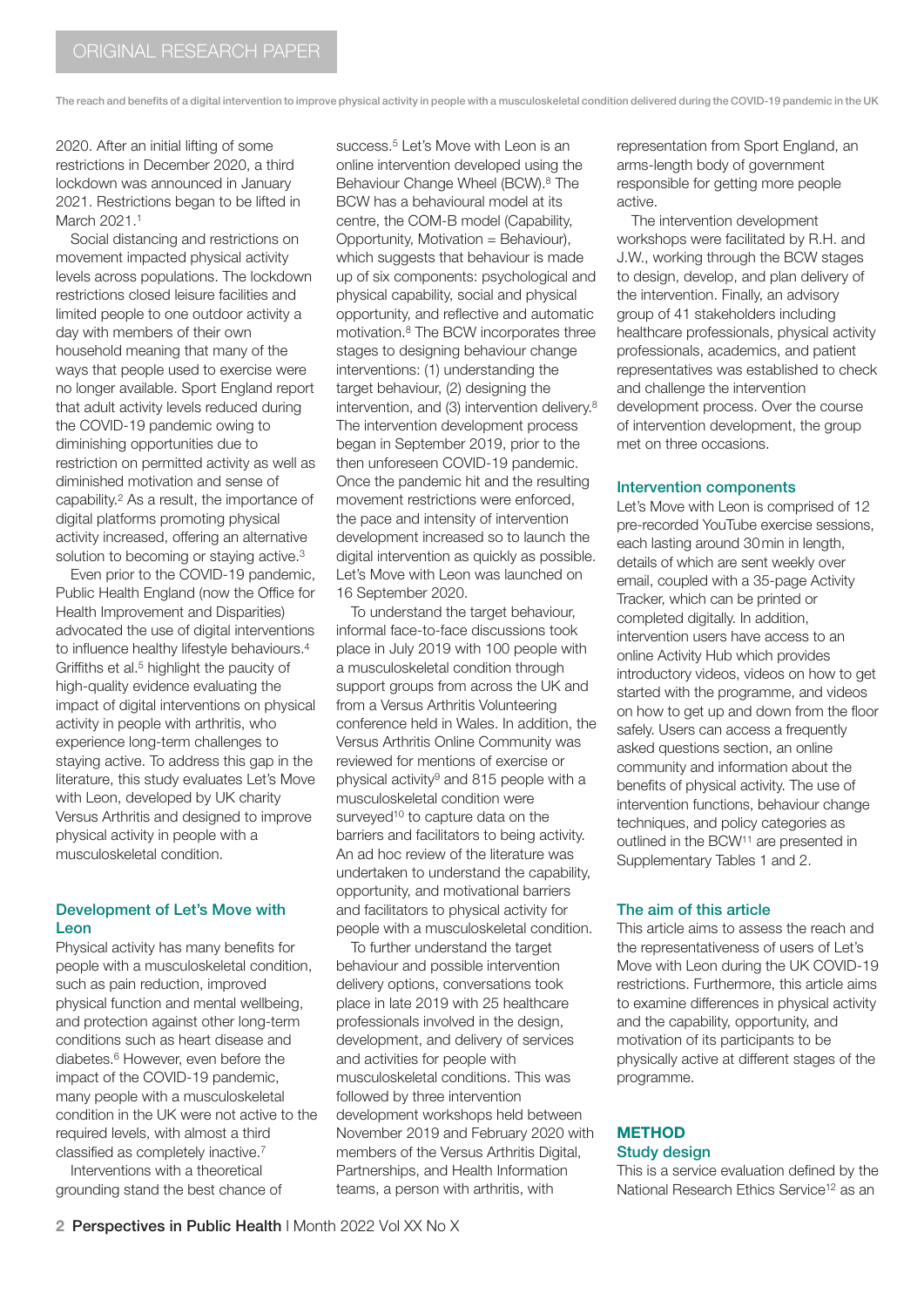evaluation to understand how well a service is achieving its intended aims and benefitting service users with the results informing future decision-making. This evaluation uses secondary data collected by Versus Arthritis as part of service delivery. Anonymised data was made available to researchers at London Metropolitan University for the purposes of this service evaluation.

#### Service evaluation data

Service evaluation data was collected by Versus Arthritis from 26,041 users who signed up to Let's Move with Leon between 16 September 2020 and 25 February 2021. Data was collected at sign-up on gender, year of birth, ethnicity, musculoskeletal condition, levels of physical activity, and how they heard about the programme. In addition, participants answered questions regarding their self-efficacy for individual development, their confidence in maintaining lifestyle change, the impact of their condition on daily life, their ability to lessen this impact, and their beliefs on the benefits of lifestyle changes in relation to their condition and its management. The measures used are presented in Supplementary Table 3.

Versus Arthritis collected crosssectional data from 2752 participants across different stages of the programme in February 2021. The cross-sectional survey assessed levels of physical activity and the components of behaviour as defined by the COM-B model being physical and psychological capability, social and physical opportunity, and reflective and automatic motivation.8,13 The cross-sectional data was matched to the programme sign-up data where available. The cross-sectional survey is available in Supplementary File 1.

#### Data analysis

To assess intervention reach and representativeness, participant characteristics were compared to national datasets where available. The cross-sectional survey data was assessed for the relationship between programme stage, physical activity, and COM-B component using regression analysis. An adjusted model, using the

match cross-sectional and participant sign-up data, controlled for age, gender, ethnicity and sign-up scores for quality of life, the ability to achieve goals, impact of condition, ability to self-manage, perceived control over condition, understanding of healthy lifestyles, and the ability to maintain physical activity in times of stress. All variables were entered into the model; complete matched data was only available for 495 of the crosssectional participants.

#### **RESULTS** Reach and representativeness

It is estimated that in 2017 18.8 million people in the UK had a musculoskeletal condition. Between 16 September 2020 and 25 February 2021, 26,041 participants signed up to Let's Move with Leon, 0.14% of the eligible population. Most Let's Move with Leon participants (59.99%) heard about the programme through a Versus Arthritis communication channel (website, publication, email, or social media) and 36.34% heard about the programme through adverts communicated through Facebook. A full breakdown of how participants came to hear of Let's Move with Leon is presented in Supplementary Table 4. The reach of the Let's Move with Leon promotional activity is not known; however, it is reported that Versus Arthritis had 2.2 million interactions with people with a musculoskeletal condition in 2019.14 Therefore, it is possible to calculate a crude reach figure of 1.18%. The representativeness of the Let's Move with Leon users is presented in Table 1.

The Let's Move with Leon users were over representative of females, White people, and older people with very little representation from those under the age of 35, just 1.20% of participants. The mean age of participants was 65years with 72% of participants aged between 55 and 75years. Let's Move with Leon users were more likely to be inactive than the population of people with a musculoskeletal condition (62% vs 44%) at programme initiation, which may be due to the measures to limit movement to slow the spread of SARS-CoV-2; it is noted that the measures used to assess physical activity differ and this may have

impacted upon this result.

Table 2 reports on participants' selfefficacy for individual development, confidence in maintaining lifestyle change, knowledge and perceived benefits of lifestyle changes in relation to their condition, and its management and their ability to lessen the impact of their condition.

Most Let's Move with Leon users at programme initiation had a good understanding of how to make lifestyle changes to support condition management (87.27%) with an understanding of what constitutes a healthy lifestyle (87.70%) but were less likely to be confident in their ability to be able to maintain lifestyle changes in times of stress (41.69%) and achieve the goals that they set themselves (19.36%).

#### Analysis of the cross-sectional data

The characteristics of participants in the cross-sectional survey were broadly similar to the full Let's Move with Leon user population in terms of age, gender, and ethnicity. The cross-sectional survey participant characteristics are available in Supplementary Tables 5 through 7. Table 3 and Figure 1 present an analysis of the cross-sectional participant scores for the behavioural components of physical capability, psychological capability, social and physical opportunity, and reflective and automatic motivation.

An unadjusted regression analysis suggested small but significant improvements across all components of behaviour as programme stage increased. These significant findings remained unchanged in the adjusted model with the exception of social opportunity which did not see a significant increase. The regression analysis indicated that physical activity increased as programme stage increased in both the unadjusted and adjusted models (unadj odds ratio (OR): 1.164, 95% confidence interval (CI) (1.119 to 1.210), *p*<.001; adj OR: 1.161, 95% CI (1.052 to 1.281), *p*<.01) (Table 4).

#### **DISCUSSION**

This article set out to evaluate a digital physical activity intervention delivered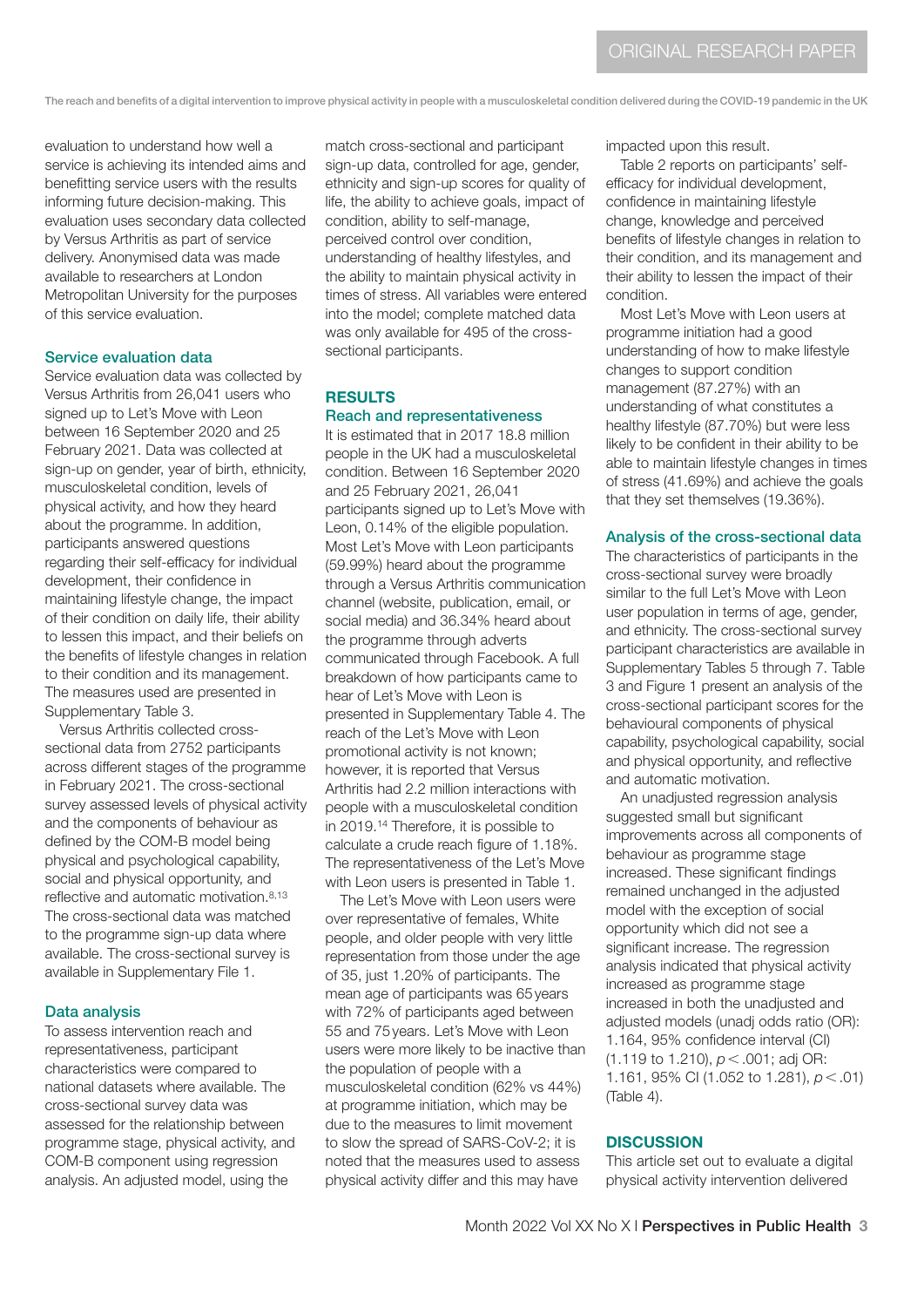# Table 1

### Characteristics of the Let's Move with Leon users compared to UK population estimates where available

| <b>Characteristic</b>                               | Let's Move (n) | Let's Move (%) <sup>a</sup> | <b>UK population</b><br>estimates (%) | Difference (%) |  |
|-----------------------------------------------------|----------------|-----------------------------|---------------------------------------|----------------|--|
| Genderb                                             |                |                             |                                       |                |  |
| Male                                                | 2300           | 8.83                        | 44.15                                 | $-35.32$       |  |
| Female                                              | 23,700         | 91.01                       | 55.85                                 | 35.16          |  |
| Other                                               | 41             | 0.16                        |                                       |                |  |
| Age rangeb                                          |                |                             |                                       |                |  |
| $<$ 35                                              | 308            | 1.20                        | 16.32                                 | $-15.12$       |  |
| $35 - 64$                                           | 13,812         | 53.82                       | 49.62                                 | 4.21           |  |
| $65+$                                               | 11,541         | 44.97                       | 34.06                                 | 10.91          |  |
| Data not provided or spoiled                        | 380            |                             |                                       |                |  |
| Ethnicity <sup>c</sup>                              |                |                             |                                       |                |  |
| White                                               | 24,715         | 97.47                       | 91.68                                 | 5.79           |  |
| All other ethnic groups combined                    | 642            | 2.53                        | 8.32                                  | $-5.79$        |  |
| Data not provided                                   | 684            |                             |                                       |                |  |
| Conditionb                                          |                |                             |                                       |                |  |
| Inflammatory arthritis or autoimmune disease        | 8892           | 37.41                       |                                       |                |  |
| Osteoarthritis                                      | 13,052         | 54.92                       |                                       |                |  |
| Chronic joint pain                                  | 17,471         | 73.51                       |                                       |                |  |
| Osteoporosis                                        | 2400           | 10.10                       |                                       |                |  |
| Other                                               | 321            | 13.51                       |                                       |                |  |
| Multiple conditions (included in the figures above) | 13,821         | 58.15                       |                                       |                |  |
| Data not provided                                   | 2274           |                             |                                       |                |  |
| Physical Activity status <sup>d</sup>               |                |                             |                                       |                |  |
| Regularly active <sup>e</sup>                       | 4970           | 24.26                       | 29.00                                 | $-4.74$        |  |
| Fairly active                                       | 2888           | 14.10                       | 27.00                                 | $-12.90$       |  |
| Inactive                                            | 12,627         | 61.64                       | 44.00                                 | 17.64          |  |
| Data not provided or spoiled                        | 5556           |                             |                                       |                |  |
| Quality of life                                     |                |                             |                                       |                |  |
| Good or very good                                   | 8961           | 39.08                       |                                       |                |  |
|                                                     |                |                             |                                       | (Continued)    |  |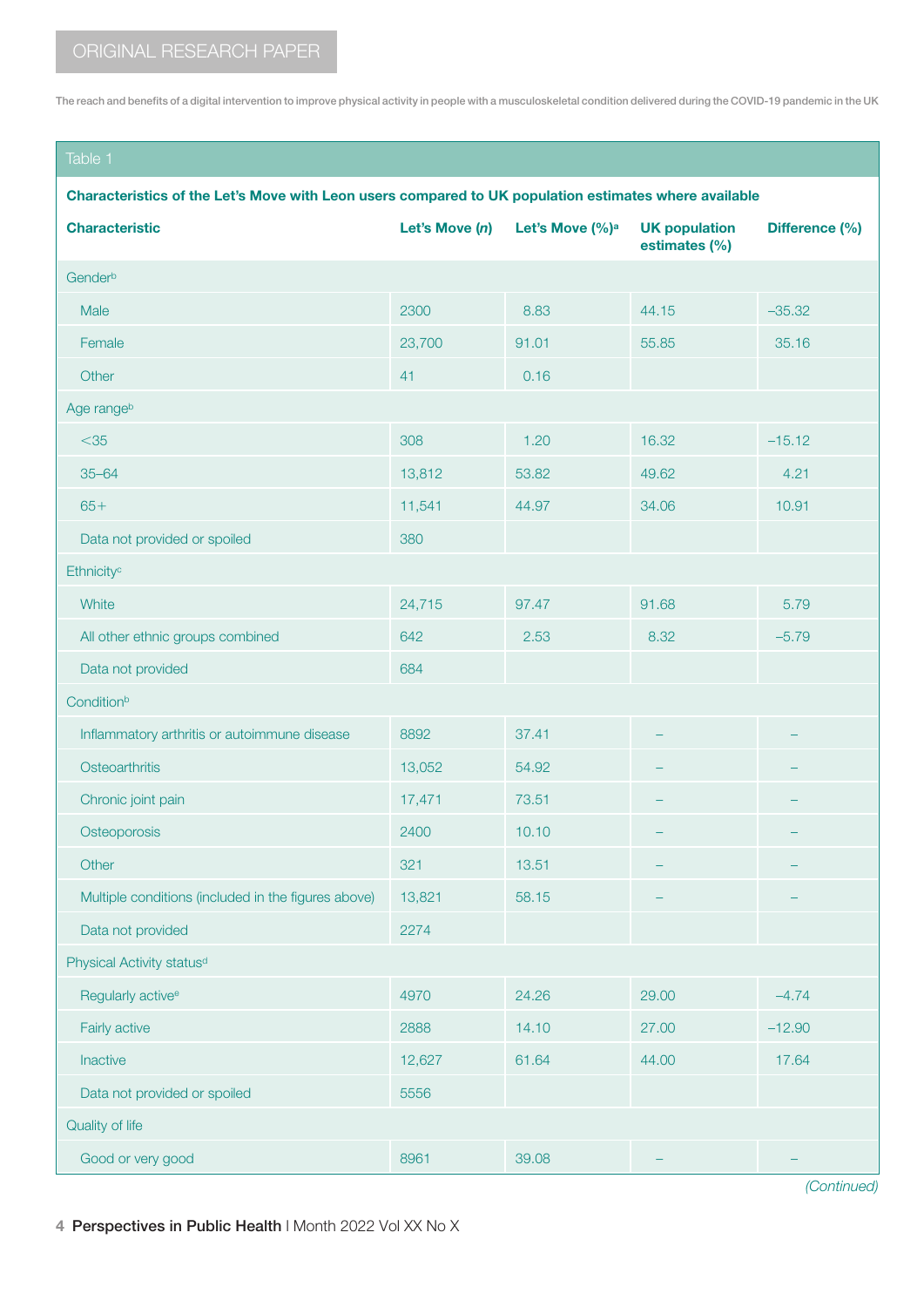# Table 1 (Continued)

#### Characteristics of the Let's Move with Leon users compared to UK population estimates where available

| <b>Characteristic</b>                                                                                  | Let's Move $(n)$ | Let's Move $(\%)^a$ | <b>UK population</b><br>estimates (%) | Difference (%) |  |
|--------------------------------------------------------------------------------------------------------|------------------|---------------------|---------------------------------------|----------------|--|
| Neither good nor poor                                                                                  | 7800             | 34.02               |                                       |                |  |
| Poor or very poor                                                                                      | 6169             | 26,90               |                                       |                |  |
| Data not provided                                                                                      | 3111             |                     |                                       |                |  |
| Impact of musculoskeletal condition                                                                    |                  |                     |                                       |                |  |
| None at all                                                                                            | 224              | 0.96                |                                       |                |  |
| Mild or very mild                                                                                      | 3192             | 13.66               |                                       |                |  |
| Moderate                                                                                               | 11,288           | 48.28               |                                       |                |  |
| Severe or very severe                                                                                  | 8675             | 37.11               |                                       |                |  |
| Data not provided                                                                                      | 2662             |                     |                                       |                |  |
| a Percentages are calculated from the data available excluding missing and spoiled data from the total |                  |                     |                                       |                |  |

spoiled data from the tot

**bEstimates taken from Versus Arthritis.**7

<sup>c</sup>Based on age-standardised population estimates from the Office of National Statistics.<sup>15</sup>

dEstimates taken from a 2019 Versus Arthritis survey.<sup>10</sup>

<sup>e</sup>Regular physical activity is defined as 150 min of moderate intensity activity each week.<sup>16</sup>

#### Table 2

Self-efficacy, knowledge and confidence of Let's Move with Leon users at programme initiation to make lifestyle changes

| <b>Question</b>                                                                                                 | <b>Agree</b>    | <b>Neither agree nor</b><br>disagree | <b>Disagree</b> | <b>Data not provided</b><br>or spoiled |  |
|-----------------------------------------------------------------------------------------------------------------|-----------------|--------------------------------------|-----------------|----------------------------------------|--|
|                                                                                                                 | $n (%)^a$       | $n (%)^a$                            | $n (%)^a$       | $\mathbf n$                            |  |
| I can achieve most goals I set myself                                                                           | 4052 (19.36%)   | 7973 (38.09%)                        | 8906 (42.55%)   | 5110                                   |  |
| Making lifestyle changes could improve the<br>management of my condition                                        | 18,871 (87.27%) | 2488 (11.51%)                        | 264 (1.22%)     | 4418                                   |  |
| often feel like I cannot do anything myself to<br>lessen the impact of my condition                             | 7707 (35.47%)   | 6752 (31.07%)                        | 7270 (33.46%)   | 4312                                   |  |
| I understand what contributes to a healthy<br>lifestyle                                                         | 19,979 (87.70%) | 2389 (10.49%)                        | 412 (1.81%)     | 3261                                   |  |
| I am confident I can maintain lifestyle changes<br>even during times of stress                                  | 9048 (41.69%)   | 6862 (31.61%)                        | 5795 (26.70%)   | 4336                                   |  |
| All considered and really the attraction and all alternative and all controls and constructions of a control of |                 |                                      |                 |                                        |  |

aPercentages are calculated from the data available excluding missing and spoiled data from the total.

during the COVID-19 pandemic in the UK. The digital intervention, Let's Move with Leon, was assessed for its reach, the representativeness of its participants to the UK population of people with a musculoskeletal condition, and its potential benefits for physical activity and the components of this behaviour.

An evidence-based approach was taken to develop the Let's Move with Leon digital intervention, first understanding the behaviour of physical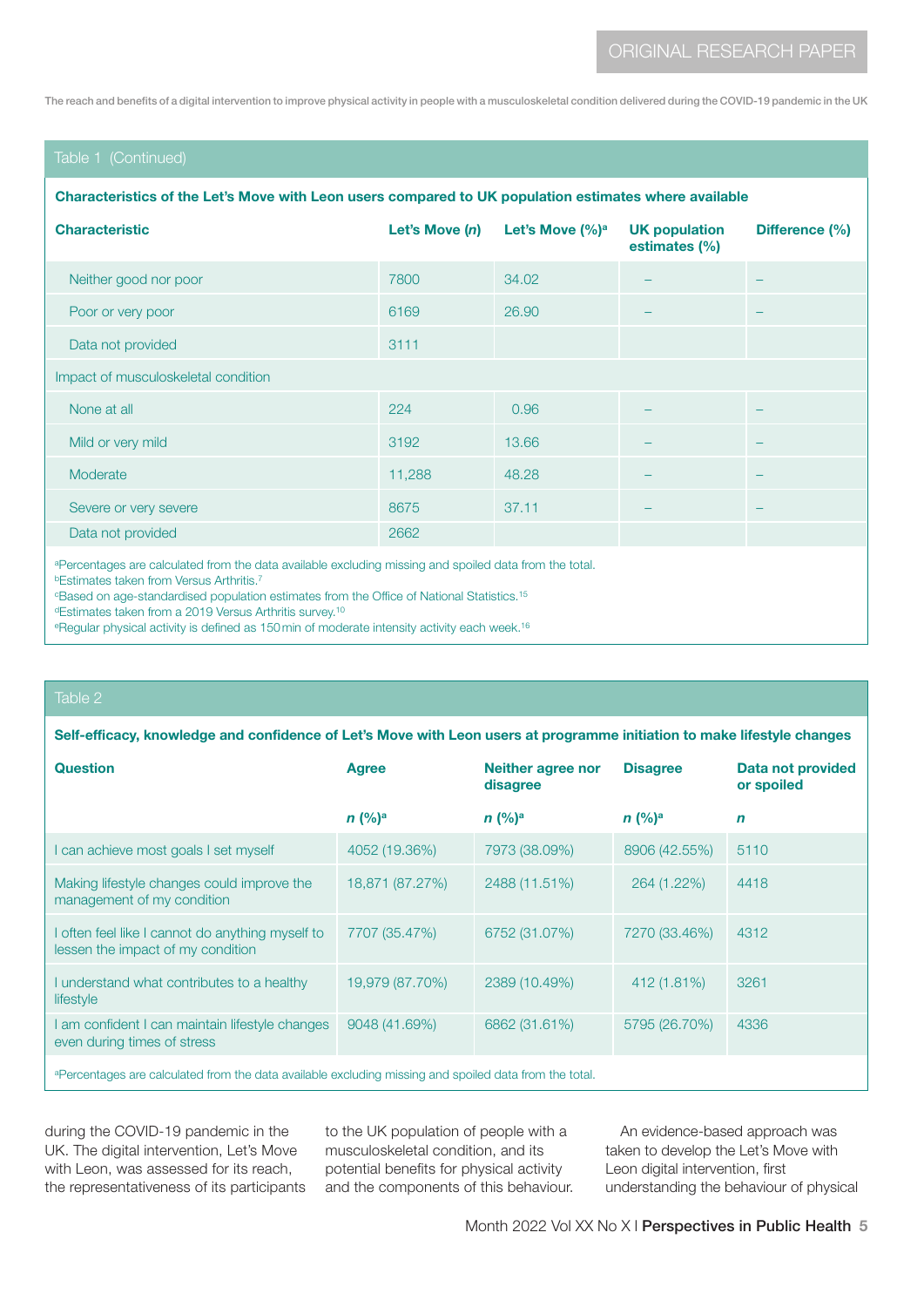### Table 3

Mean COM-B score (out of 10) by programme stage from a cross section of Let's Move with Leon users (*n*=2752)

| Programme stage (n)                 | <b>Physical</b><br>opportunity | <b>Social</b><br>opportunity | <b>Reflective</b><br>motivation | <b>Automatic</b><br>motivation | <b>Physical</b><br>capability | <b>Psychological</b><br>capability |
|-------------------------------------|--------------------------------|------------------------------|---------------------------------|--------------------------------|-------------------------------|------------------------------------|
|                                     | Mean (SD)                      | Mean (SD)                    | Mean (SD)                       | Mean (SD)                      | Mean (SD)                     | <b>Mean (SD)</b>                   |
| Signed up but not started $(n=367)$ | 6.79(2.34)                     | 6.34(2.67)                   | 7.28(2.32)                      | 5.22(2.36)                     | 5.81(2.40)                    | 6.73(2.31)                         |
| Week 1-2 (579)                      | 6.82(2.42)                     | 6.30(2.61)                   | 7.04(2.26)                      | 5.06(2.38)                     | 5.86(2.49)                    | 6.68(2.38)                         |
| Week $3-4(n=624)$                   | 7.09(2.15)                     | 6.50(2.48)                   | 7.53(1.98)                      | 5.70(2.30)                     | 6.36(2.33)                    | 7.30(2.05)                         |
| Week 5–6 $(n=459)$                  | 7.27(2.20)                     | 6.74(2.57)                   | 7.70 (1.90)                     | 5.87(2.28)                     | 6.51(2.40)                    | 7.45(2.05)                         |
| Week $7-8$ $(n=300)$                | 7.47(2.09)                     | 6.79(2.56)                   | 7.53(2.10)                      | 5.94(2.36)                     | 6.60(2.36)                    | 7.30(2.11)                         |
| Week $9 - 10(n = 98)$               | 7.56(2.25)                     | 6.62(2.71)                   | 7.64(2.08)                      | 6.17(2.42)                     | 6.59(2.50)                    | 7.42(2.41)                         |
| Week $11-12 (n=104)$                | 7.57(2.03)                     | 6.67(2.52)                   | 7.56(2.26)                      | 5.96(2.50)                     | 6.78(2.24)                    | 7.39(2.12)                         |
| End of programme (221)              | 7.15(2.33)                     | 6.78(2.63)                   | 7.53(2.18)                      | 5.98(2.50)                     | 6.50(2.39)                    | 7.34(2.32)                         |
| SD: standard deviation.             |                                |                              |                                 |                                |                               |                                    |

#### Table 4

Regression analysis of the relationship between programme stage and physical activity and the COM-B components

|                                        | Unadjusted $(n=2751)$ |                 | Adjusted $(n=495)^{a}$ |                  |
|----------------------------------------|-----------------------|-----------------|------------------------|------------------|
|                                        | <b>OR</b>             | 95% CI          | <b>OR</b>              | 95% CI           |
| Regular physical activity <sup>b</sup> | $1.164***$            | 1.119-1.210     | $1.161**$              | $1.052 - 1.281$  |
| Physical opportunity                   | $0.098***$            | $0.056 - 0.141$ | $0.134**$              | $0.034 - 0.234$  |
| Social opportunity                     | $0.080***$            | $0.032 - 0.129$ | 0.067                  | $-0.041 - 0.176$ |
| Reflective motivation                  | $0.069***$            | $0.029 - 0.109$ | $0.147**$              | $0.053 - 0.241$  |
| Automatic motivation                   | $0.152***$            | $0.108 - 0.196$ | $0.198***$             | $0.094 - 0.302$  |
| Physical capability                    | $0.133***$            | $0.088 - 0.178$ | $0.174***$             | $0.067 - 0.281$  |
| Psychological capability               | $0.113***$            | $0.071 - 0.154$ | $0.155***$             | $0.058 - 0.252$  |

OR: odd ratio; CI: confidence interval. N.B: Programme stage units were coded 1 to 8 with 1 being signed up but not started; 2, in week 1 or 2 of the programme; 3, in weeks 3 or 4 of the programme; 4, in weeks 5 or 6 of the programme; 5, in weeks 7 or 8 of the programme; 6, in weeks 9 or 10 of the programme; 7, in weeks 11 or 12 of the programme; and 8, at the end of the programme.

aAdjusted model controlled for age, gender, ethnicity, and programme sign-up scores for quality of life, the ability to achieve goals, impact of condition, ability to self-manage, perceived control over condition, understanding of healthy lifestyles and the ability to maintain physical activity in times of stress. bRegular physical activity is defined as 150min of moderate intensity activity each week.16 \*\**p*<.01; \*\*\**p*<.001.

activity in people with a musculoskeletal condition, before using the BCW to design the intervention. The development of Let's Move with Leon directly involved

100 people with a musculoskeletal condition and 66 professionals. A large number of people with a musculoskeletal condition in the UK signed up to Let's

Move with Leon during the COVID-19 pandemic between the months of September 2020 and February 2021 (*n*=26,041). However, there is a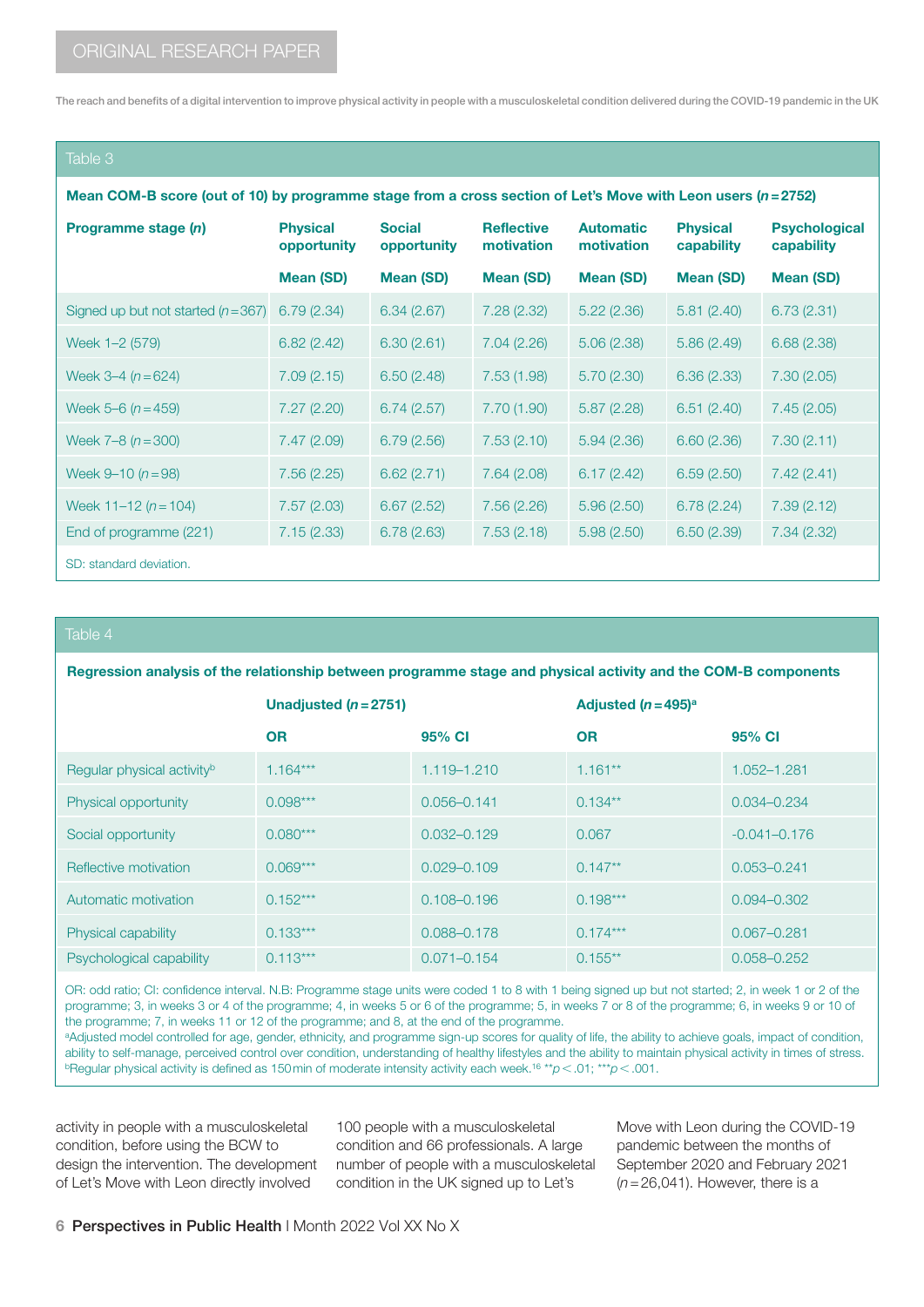

significant amount of missing service evaluation data at programme sign-up, up to 21.34% depending on the question. From the data available, it is suggested that users of Let's Move with Leon are most likely to be aged 55– 75years (72% of participants), female (91%), White (97%), with chronic joint pain (84%), with their condition having a moderate to severe impact on daily life (85%), and with a moderate to good quality of life (73%). At programme initiation users are most likely to be inactive (61%), with a good understanding of what contributes to a healthy lifestyle (88%) and with the knowledge that lifestyle changes could improve their condition (87%).

While the profile of those who signed up to Let's Move with Leon is not representative of the broader population of people with a musculoskeletal condition in the UK, this is not unexpected as behaviour change interventions are not one size fits all.17 That said, action should be taken to investigate the

underrepresentation of users from ethnic groups other than White, males, and younger people. The participants may represent those that are more likely to engage with a digital intervention during a period where restrictions to movement are in place, but it is probable that they also represent those that are more likely to engage with Versus Arthritis, the charity that developed Let's Move with Leon. Advertising through Facebook seemed to be effective at engaging participants in this intervention with 36.34% of participants coming through this route.

The behavioural components of reflective and automatic motivation, physical and psychological capability, and physical opportunity increased with programme stage. Interventions which encourage engagement stand the best chance of success;<sup>5</sup> however, increasing social opportunities in an online setting is challenging. The Let's Move with Leon programme directs users to a Facebook group which has 7476 members, suggesting that only 28.71% of the Let's

Move with Leon participants made use of this group; this may explain why the scores for social opportunity did not increase by programme stage. It is noted that the reflective motivation scores reported from the cross-sectional participants yet to start the programme were high (7.28/10), suggesting that people drawn to this programme were already motivated to make a change despite the lockdown measures and social movement restrictions.

The chance of participants being regularly physically active increased by programme stage. This suggests that Let's Move with Leon improved physical activity in participants during a time of restricted social movement resulting from the COVID-19 pandemic. However, caution is advised in the interpretation of cross-sectional data as this only shows associations and group differences, not causation.

The data presented in this article was collected during the COVID-19 pandemic, including three UK national stay at home orders with varying degrees of movement